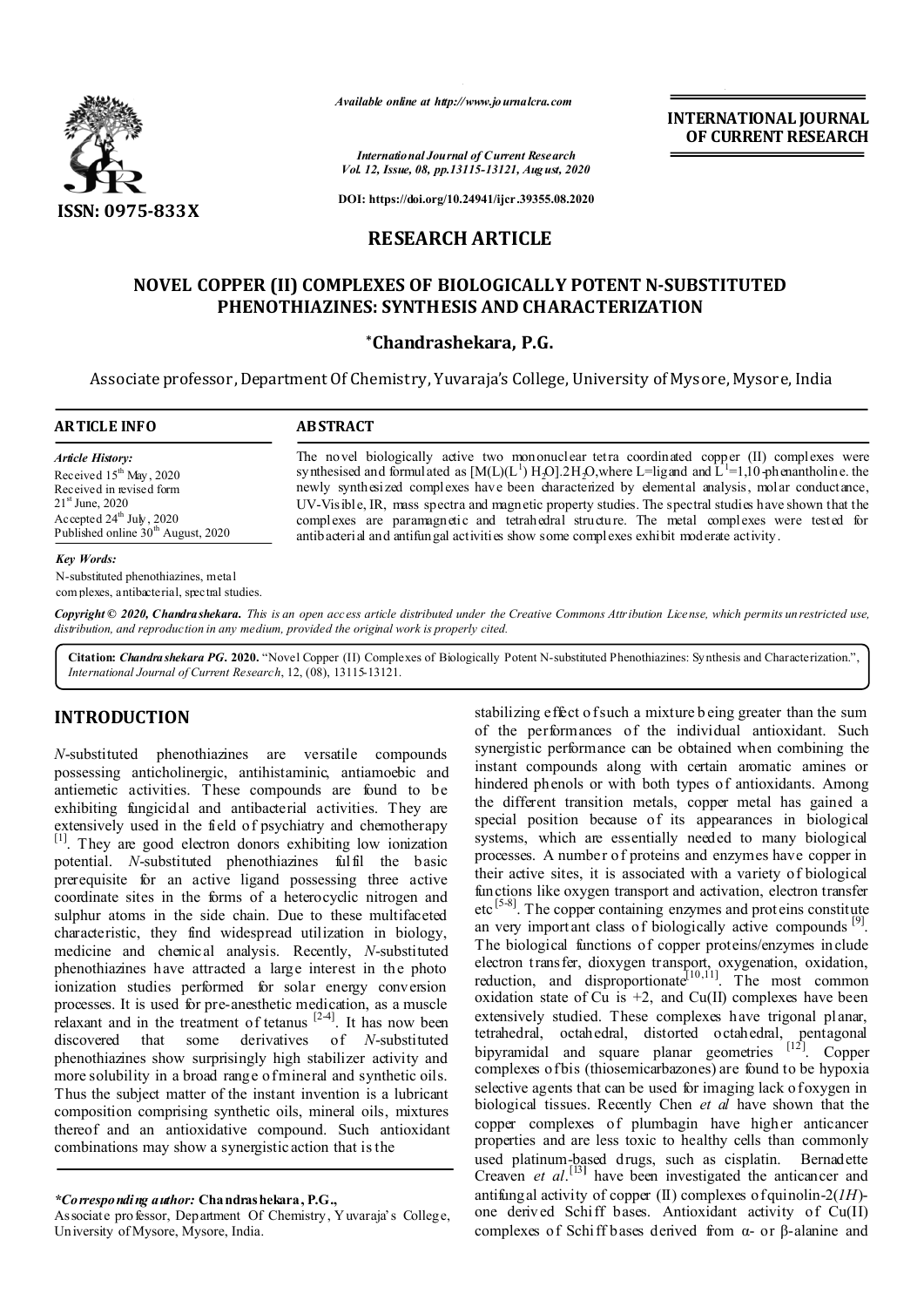salicylaldehyde were reported by Jan Vanco *et al*.<sup>[14]</sup>. Raman *et al.* [15] have studied the DNA interaction and antimicrobial activity of novel Cu (II) complexes with Schiff base derived from 2-aminophenol and o-aceteoacetotoluidide. Copper(II) complexes bind to CT-DNA through intercalative mode. The ligand biocidal activity was appreciably enhanced on complexation. DNA binding studies of Cu(II)-phenanthroline complexes have been studied by Senthil kumar *et al*. [16]. Various modes of DNA interactions of  $Cu(II)$  complexes in the presence of phenanthroline have been reported. Oxidative DNA damage of mixed Cu(II) complexes with sulfonamides and phenanthroline have also been reported by Benigno Macias *et al.* <sup>[17]</sup>. The scission of plasmid DNA by the Cu(II) complexes may be due to the steric effect. Copper is a bioessential element and their complexes have been extensively utilized in metal-mediated DNA cleavage for the generation of activated oxygen species [18]. It has been reported that tetraaza macrocyclic copper coordination compounds have anti-HIV activities  $\begin{bmatrix} 19 \end{bmatrix}$ . The above literature survey revealed that no attempt has been made for the synthesis of copper(II) complexes with synthesized-Substituted phenatiazine ligands. Therefore, in the present investigation the author has made an effort to synthesize Cu(II) complexes of the above cited ligands  $(L_1-L_6)$ . The author has also studied the interaction of Cu(II) ion with 1,10-phenanthroline. The synthesized complexes were characterized by physical and spectroscopic techniques. The antimicrobial activity of the synthesized  $Cu(II)$ complexes were evaluated against antimicrobial by disc diffusion method.

# **MATERIALS AND METHODS**

The ligands [L] were prepared as described in the literature [20] for phenothiazine. Metal salt, copper acetate and 1, 10 phenanthroline was obtained from Padmashri Scientific.. All organic solvents such as methanol, ethanol, diethyl ether, dimethyl form amide, dimethyl sul foxide and DMSO-d6 were of analytical grade reagents and were used without further purification. Double distilled water was used in all preparations. Elemental analyses of complexes were estimated *in* an elementorvairo-EL instrument. Molar conductivity measurement in DMF was made on an ELICO-CM-180 conductivity bridge with a conductivity cell having cell constant 0.51cm<sup>-1</sup>. UV-Visible spectra were recorded using a Shimadzu UV1601 spectrophotometer. IR spectra were recorded in KBr using a perkin Elmer 157 FT-IR spectrometer from  $4000$  to  $400 \text{cm}^{-1}$ . The magnetic susceptibilities of the complexes were measured in Johnson Matthey magnetic susceptibility balance which uses  $HgCo(SCN)<sub>4</sub>$  as calibrant, at room temperature. Melting points were determined on a Melt-Temp apparatus in laboratory devices .T he mass spectra of ligands were recorded on TOF MS ES+ 9.25e4 spectrometer. .Nitrogen content was analysed by micro-combustion Dumas .T he metal content was determined by atomic absorption spectrometry (perkin elmer Analyst 400 spectrophotometer). Metal content was estimated by standard procedures after decomposition in nitric acid  $[21]$ . The electronic spectra were recorded at  $25^{\circ}$ C on a Jasco V560 in diffuse reflectance technique.

*General Synthesis of metal Complexes:* A Known concentration of the transition metal salt (1 m mol) (copper acetate in a minimum volume of methanol was added drop wise with stirring to a concentrated methanolic solution of ligand (1 m mol) followed by addition of 1:10-phenanthroline

(1 m mol) in limited amount of methanol. The mixture was refluxed for 6 hr at  $50^0$ - $60^0$ C on water bath. On cooling, coloured solid product was obtained, the obtained metal complexes were collected by filtration and purified by washing with distilled cold ethanol and then with ether and dried over fused calcium chloride in vacuum. Each of the new complexes does not possesses a sharp melting points ranging from 250-  $300^0$ C.Some complexes have high melting point, which indicate their greater thermal stability.

*Biological Activity:* All the newly synthesized compounds are screened for biological activity such as antimicrobial by agar well diffusion method, antioxidant activity.

*Antibacterial activity:* The antibacterial activity were carried out against both positive and gram negative species B.Substilis, Ralstonia Solanacearum, Pseudomonas aeruginosa and Esherichia coli it is performed by disc diffusion technique method using nutrient agar medium.

*Antifungal Activity:* The antifungal activity was tested against Aspergillus flavus, Fusarium and phoma. The test organisms were sub-cultured in potato dextrose agar medium and incubated at  $37^{\circ}$ C for  $48^{\circ}$ h.

## **RESULTS AND DISCUSSION**

The molecular formula and structure of the complexes were determined on the basis of elemental analysis, mass, molar conductance, UV-visible, IR, and magnetic studies. The complexes are soluble in methanol, ethanol, acetonitrile , DMF, acetone & DMS

*Physical properties of the complexes:* The analytical data and physical properties of ligands and its metal complexes are given in table 1 .Complexes are coloured ,crystalline in nature and stable at room temperature as indicated by the melting point. The data shows that the ligand L forms a  $1:1:1(M:L:L^1)$ complexes with Cu(II) ions. The prepared complexes were found to have formula

 $[M(L)(L<sup>1</sup>)H<sub>2</sub>O].2H<sub>2</sub>O$ ,  $[M(L)(L<sup>1</sup>)].2H<sub>2</sub>O$ . Where  $M = Cu (II)$ , L is ligand, L<sup>1</sup> is 1:10-phenathroline

*Molar conductivity measurement:* The molar conductance for the complexes measured at room temperature in DMF solution at  $10^{-3}$  mol/dm<sup>3</sup> were measured to establish the charge of the metal complexes, it is in the range of 12-20 ohm<sup>-1</sup> cm<sup>2</sup> mol<sup>1</sup>, indicates that all the complexes exhibit non-electrolytic characteristic property, the nature is due to no counter ions in the proposed structures of the metal complexes **[21]**.

**Elemental analysis:** The calculated elemental data are in agreement with the experimental results, except for halide ions.

*UV-Visible spectra:* The UV-Visible spectral data of the ligands and its complexes are presented in table-3. The broad band's observed in the region of 260 -275 nm in the spectra o f all complexes can be attributed to the intra-ligand transitions. The molar absorptivities of the complexes falling in the range of 0.24 x  $10^4$  to 1.10 x  $10^4$  L mol<sup>1</sup> cm<sup>1</sup>, are higher than that of the ligand in the free state which is 0.21 x  $10<sup>4</sup>$  L mol-1 cm-1. The shift in the b ands in UV- Vis spectra are attributed to the intramolecular transitions of  $\pi \rightarrow \pi^*$  type.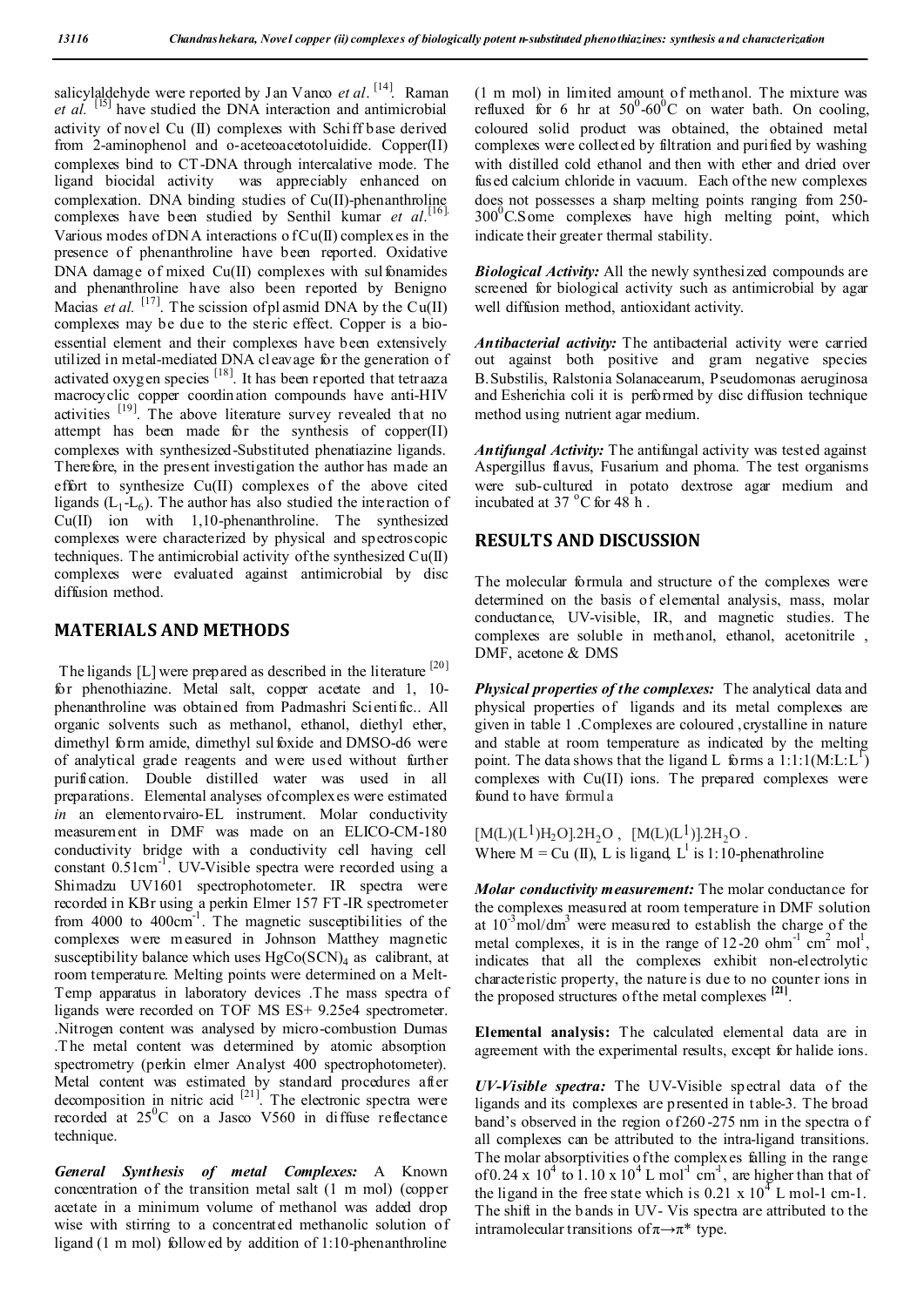| SL. NO | Complexes                                                                | Color       | Melting point $(^{\circ}C)$ | Molar c onductance (m ho cm <sup>2</sup> mol <sup>-1</sup> )<br>(ionic ratio) | Yield $(\% )$ |
|--------|--------------------------------------------------------------------------|-------------|-----------------------------|-------------------------------------------------------------------------------|---------------|
|        | $\left[ \text{Cu}(L_1)(L')\text{H}_2\text{O} \right]$ .2H <sub>2</sub> O | Light Green | $>260^{\circ}$ C            | 12.4                                                                          | 68            |
|        | $\left[ \text{Cu}(L_2)(L')\text{H}_2\text{O} \right]$ .2H <sub>2</sub> O | Light Green | $>260^{\circ}$ C            | 12.8                                                                          | 69            |
|        | $\left[ \text{Cu}(L_3)(L^1)H_2O \right]$ .2H <sub>2</sub> O              | Light Green | $>260^0C$                   | 14.0                                                                          | 75            |
|        | $\left[ \text{Cu}(L_4)(L') \right]$ .2H <sub>2</sub> O                   | Light Green | $>260^{\circ}$ C            | 16.0                                                                          | 76            |
|        | $[Cu(L5)(L1)]$ .2H <sub>2</sub> O                                        | Light Green | $>260^{\circ}$ C            | 15.6                                                                          | 65            |
|        | $[Cu(L6)(L1)]$ .2H <sub>2</sub> O                                        | Light Green | $>260^0C$                   | 18.2                                                                          | 82            |

**Table 1. Physical characteristics and analytical data of the complexes**

### **Table 2. Elemental analysis of metal complexes**

| Molecular formula/<br>Mass       | $C$ Exp(Theor)% | $H$ Exp(Theor)% | N $Exp(Theory)\%$ | M $Exp(Theor)$ % |
|----------------------------------|-----------------|-----------------|-------------------|------------------|
| $C_{26}H_{27}CN_3O_4SCu$<br>573  | 54.22(54.25)    | 4.52(4.54)      | 7.27(7.29)        | 11.00(11.02)     |
| $C_{27}H_{26}CN_3O_4SCu$ 586     | 55.53(55.52)    | 4.46(4.48)      | 7.21(7.18)        | 10.03(10.08)     |
| $C_{28}H_{28}CN_3O_4SCu_600$     | 56.33(56.30)    | 4.70(4.71)      | 7.04(7.03)        | 9.85(9.86)       |
| $C_{30}H_{30}N_4O_4SCu$ 605      | 59.90(59.85)    | 5.03(5.00)      | 9.29(9.30)        | 9.8009.79        |
| $C_{31}H_{32}N_4O_4SO_4619$      | 60.42(60.46)    | 5.20(5.23)      | 9.10(9.09)        | 9.53(9.56)       |
| $C_{32}H_{34}N_4O_4SCu$ 633      | 61.04(61.02)    | 5.40(5.42)      | 8.86(8.88)        | 9.32(9.35)       |
| $C_{26}H_{30}Cl_2N_2O_5S_2Cu673$ | 49.95(49.97)    | 4.44(4.48)      | 4.16(4.15)        | 9.40(9.43)       |

**Table 3. UV-visible spectral data of ligand and its metal complexes**

| Ligands and Complexes               | $\lambda$ max $(nm)$ | Molar absorptivity $(f)(10^4 \text{,} \text{M}^{-1} \text{cm}^{-1})$ | transition    |
|-------------------------------------|----------------------|----------------------------------------------------------------------|---------------|
| Ŀ١                                  | 262                  | 0.280                                                                |               |
| $[Cu(L1)(L1)H2O].2H2O$              | 270                  | 0.293                                                                | $\pi$ - $\pi$ |
|                                     | 265                  | 0.137                                                                |               |
| $[Cu(L2)(L1)H2O].2H2O$              | 275                  | 0.242                                                                | $\pi$ - $\pi$ |
|                                     | 265                  | 0.173                                                                |               |
| $[Cu(L3)(L1)H2O].2H2O$              | 273                  | 0.850                                                                | $\pi$ - $\pi$ |
|                                     | 269                  | 0.081                                                                |               |
| $[Cu(L4)(L1)].2H2O$                 | 275                  | 0.248                                                                | $\pi$ - $\pi$ |
|                                     | 265                  | 0.210                                                                |               |
| $[Cu(L5)(L1)].2H2O$                 | 273                  | 0.820                                                                | $\pi$ - $\pi$ |
|                                     | 265                  | 0.208                                                                |               |
| $[Cu(L_6)(L^1)]$ .2H <sub>2</sub> O | 271                  | 0.512                                                                | $\pi$ - $\pi$ |

### **Table 4.IR absorption of ligand and its metal complexes**

| Complexes                                                           | Absorption<br>$(C=O)(cm^{-1})$ | Absorption (Ar-<br>$N$ ) $(cm-1)$ | Absorption (C-<br>$S-C$ ) $\text{cm}^{-1}$ | Absorption<br>$(M-N)(cm^{-1})$ | Absorption $(H_2O)(cm^{-1})$ |
|---------------------------------------------------------------------|--------------------------------|-----------------------------------|--------------------------------------------|--------------------------------|------------------------------|
|                                                                     | 1674                           | 1323                              | 690                                        |                                |                              |
| $[Cu(L1)(L1)H2O].2H2O$                                              | 1672                           | 1308                              | 688                                        | 445                            | 3325                         |
|                                                                     | 1675                           | 1325                              | 690                                        |                                |                              |
| $[Cu(L2)(L1)H2O]$ .2H <sub>2</sub> O                                | 1674                           | 1309                              | 689                                        | 435                            | 3445                         |
| Lз                                                                  | 1670                           | 1365                              | 697                                        |                                |                              |
| $[Cu(L3)(L1)H2O]$ .2H <sub>2</sub> O                                | 1668                           | 1342                              | 698                                        | 435                            | 3320                         |
|                                                                     | 1671                           | 1352                              | 692                                        |                                |                              |
| $[Cu(L4)(L1)].2H2O$                                                 | 1669                           | 1338                              | 691                                        | 440                            | 3400                         |
|                                                                     | 1683                           | 1369                              | 683                                        |                                |                              |
| $[Cu(L5)(L1)].2H2O$                                                 | 1682                           | 1340                              | 682                                        | 445                            | 3350                         |
|                                                                     | 1686                           | 1374                              | 687                                        |                                |                              |
| $[Cu(L6)(L1)].2H2O$                                                 | 1685                           | 1345                              | 687                                        | 435                            | 3550                         |
|                                                                     |                                | $\mu_{\rm eff}(BM)$               |                                            |                                |                              |
| Complexes                                                           |                                |                                   |                                            |                                | Geometry proposed            |
| $\left[ \text{Cu}(L_1)(L^{\dagger})H_2O \right]$ .2H <sub>2</sub> O |                                | 1.72                              |                                            |                                | Tetrahedral                  |
| $[Cu(L2)(L1)H2O]$ .2H <sub>2</sub> O                                |                                | 1.72                              |                                            | Tetrahedral                    |                              |
| $[Cu(L3)(L1)H2O]$ .2H <sub>2</sub> O                                |                                | 1.75<br>Tetrahedral               |                                            |                                |                              |
| $[Cu(L4)(L1)].2H2O$                                                 |                                | 1.73                              | Tetrahedral                                |                                |                              |
| $[Cu(L5)(L1)]$ .2H <sub>2</sub> O                                   |                                | 1.74                              | Tetrahedral                                |                                |                              |
| $\left[\text{Cu}(L_6)(L^1)\right].2\text{H}_2\text{O}$              |                                | 1.74                              |                                            | Tetrahedral                    |                              |

### **Table-6: Antibacterial activity of ligands and their metal complex Zone of inhibition in mm**

| com pounds                           | <b>B.</b> Substilis | Ralstonia Solanace arum | Pseudomonas aeruginosa | Esherichia coli |
|--------------------------------------|---------------------|-------------------------|------------------------|-----------------|
|                                      | 7.5                 | 6.5                     |                        |                 |
| $[Cu(L1)(L1)H2O].2H2O$               |                     |                         |                        | 14              |
|                                      |                     |                         |                        | 7.2             |
| $[Cu(L2)(L1)H2O]$ .2H <sub>2</sub> O |                     |                         | 17.5                   | 16.5            |
|                                      |                     |                         |                        | 9.5             |
| $[Cu(L3)(L1)H2O].2H2O$               |                     | 14                      | 18                     | 18.8            |
|                                      |                     | 3.5                     |                        |                 |
| $[Cu(L4)(L1)].2H2O$                  |                     | 14                      | 21                     | 16.5            |
|                                      | 7.2                 |                         |                        | 6.8             |
| $[Cu(L5)(L1)].2H2O$                  | 10                  | 16                      | 18                     | 14.5            |
|                                      | 7.4                 |                         |                        |                 |
| $[Cu(L6)(L1)].2H2O$                  | 13                  |                         | 16.5                   | 15              |
| Standard                             | 12                  |                         | 15                     | 15              |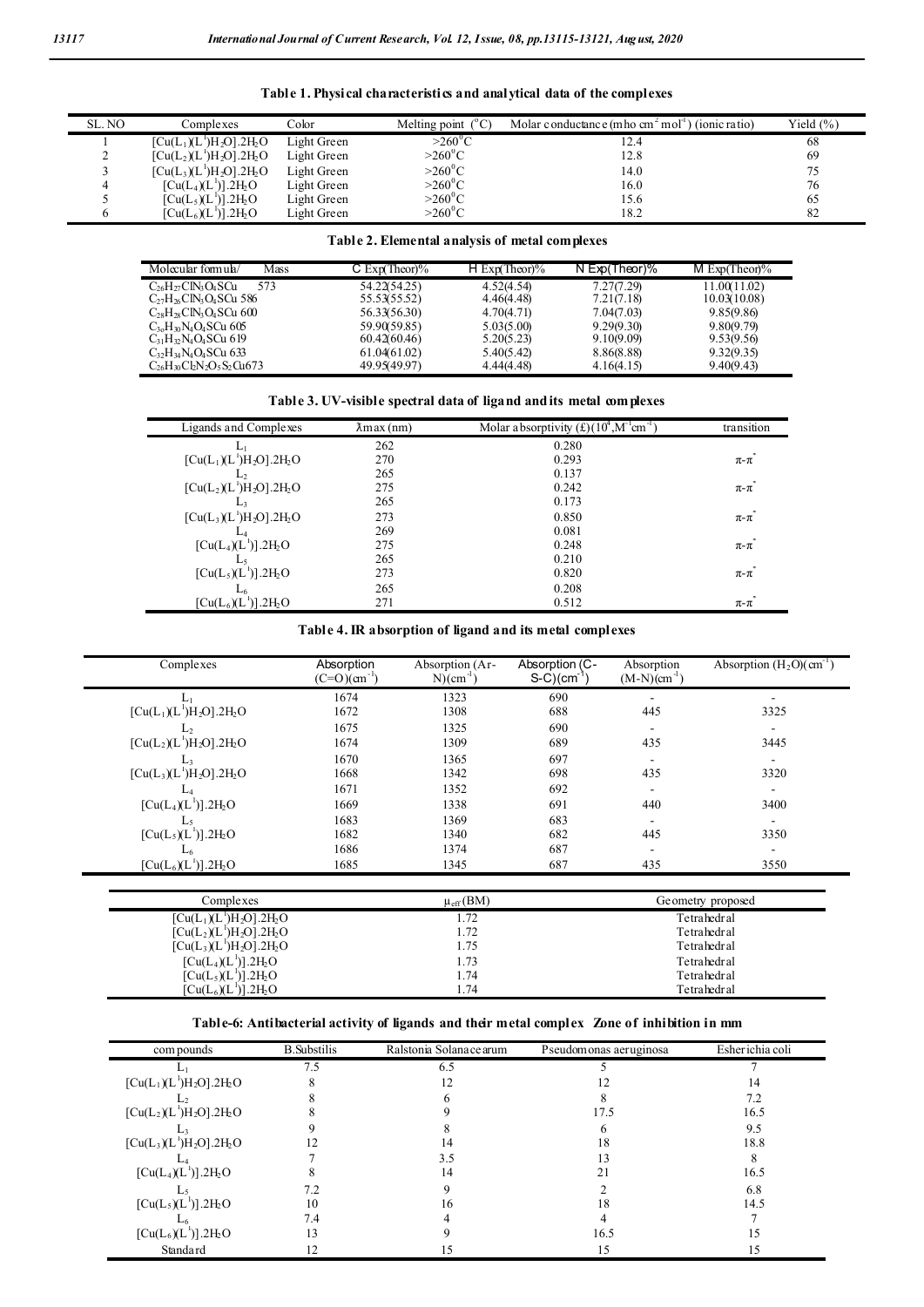| com pounds                           | Asperigillus flavour | Fusarium | Phoma |
|--------------------------------------|----------------------|----------|-------|
|                                      | 8                    | 8        | 10    |
| $[Cu(L1)(L1)H2O]$ .2H <sub>2</sub> O | 10                   | 12       | 16    |
|                                      | 7.5                  | 8        | 12    |
| $[Cu(L2)(L1)H2O]$ .2H <sub>2</sub> O | 12.5                 | 13.4     | 20.1  |
| L٩                                   | 12                   | 6        | 8.1   |
| $[Cu(L3)(L1)H2O].2H2O]$              | 14                   | 14       | 19.9  |
|                                      | 14                   | 12       | 8     |
| $[Cu(L4)(L1)].2H2O$                  | 18.2                 | 18.1     | 15    |
|                                      | 16                   |          | 12    |
| $[Cu(L5)(L1)].2H2O$                  | 17.9                 | 16.6     | 17.8  |
|                                      | 14                   |          |       |
| $[Cu(L6)(L1)].2H2O$                  | 19                   | 15       | 20    |
| Standard                             | 15                   | 20       | 20    |

**Table 7. Antifungal activity of ligands and their metal complexes Zone of inhibition in mm**



**Figure 1: UV spectra of complexes 1 and 4**

 $\blacksquare$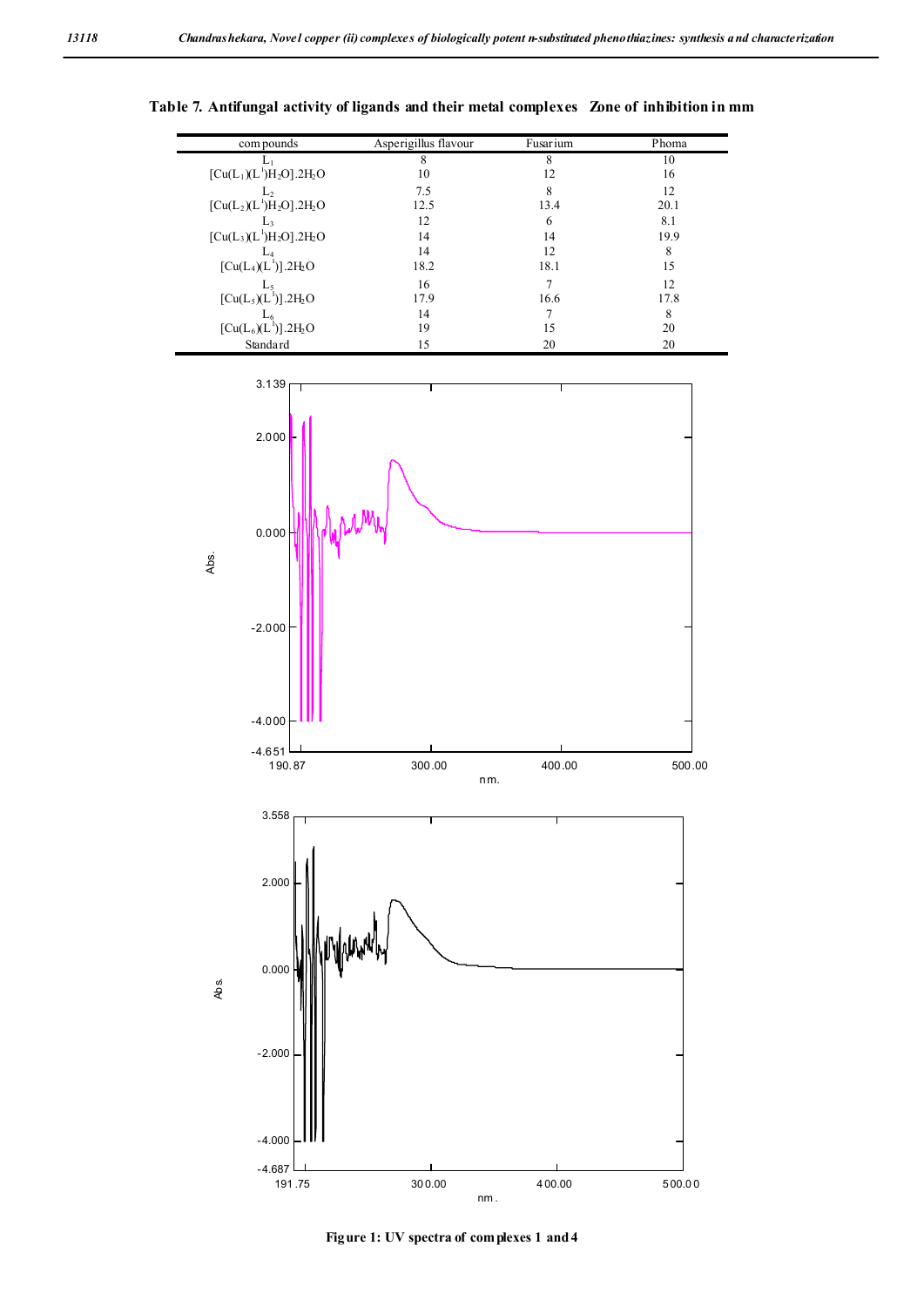

**Figure 2: IR spectra of compound**  $\left[\text{Cu}(\text{L}_1)(\text{L}^1)\text{H}_2\text{O}\right]$ **.2H<sub>2</sub>O** 







**Figure 4. Mass spectrum of compound**  $\mathcal{C}u(L_2)(L^1)H_2O$  $,2H_2O$ 

This may be taken as an indirect evidence for the involvement of N atoms of ligand in the coordination process. The electronic spectra confirm the complexation between metal ions and the ligand  $[22]$ .

*Infrared spectra:* The type of bonding in metal complexes is studied by comparing the IR spectra of ligands with the spectra of metal complexes. Relevant IR absorption frequencies of the ligand and its metal complexes are presented in Table 4. Figure 2.

The v(Ar-N) frequency in the complex is observed around  $1300-1340$  cm<sup>-1</sup> which is lower than that observed in free ligand and this evidence supports to the coordination of phenothiazine nitrogen. Involvement o f phenothiazine nitrogen in the complexation is also supported by the presence of a new band at 458-436 cm-1, assignable to  $v(M-N)$  for these Cu(II) complexes  $^{[23]}$ . The IR spectra of free ligands shows characteristic bands to lactum  $v(C=O)$  in the region 1675-1657 cm-1 and  $v(C-S-C)$  in the region  $680-699cm^{-1}$ , These band were not shifted in the IR spectra of the Cu(II) complexes,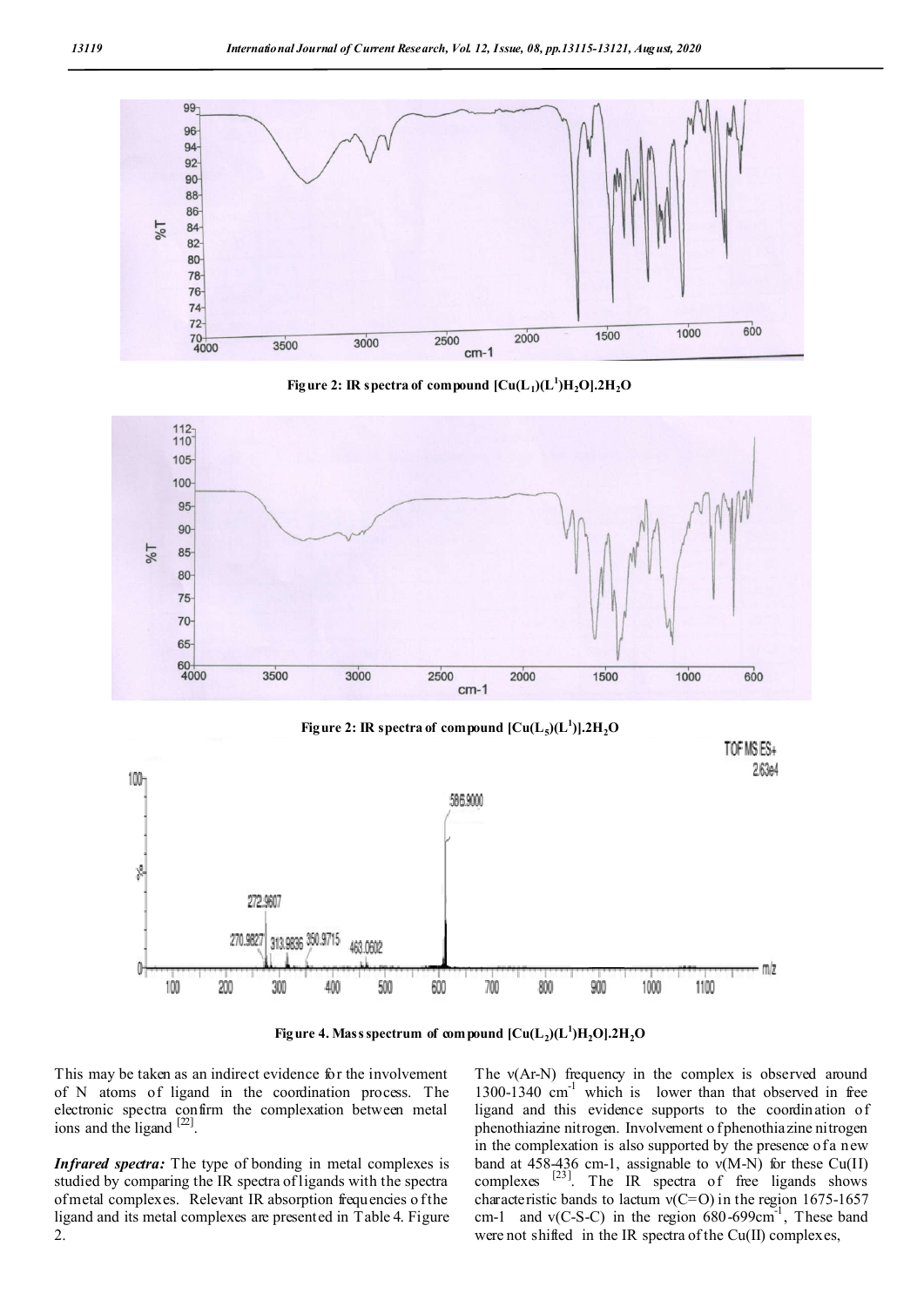

 $[Cu(L<sub>5</sub>)(L<sup>1</sup>)]$ .2H<sub>2</sub>O

 $[Cu(L<sub>6</sub>)(L<sup>1</sup>)]$ .2H<sub>2</sub>O

**Figure 5. Structure of complex based on spectroscopic analysis**

indicating the non participation of carbonyl oxygen and sulphur in coordination. In the uncomplexed ligands , the presence of a broad band in the  $2000-2730$  cm<sup>-1</sup> range is assigned to the interaction of the quaternary ammonium ion,  $(R_3NH)^+$  ion with a halide ion. In the IR spectra of the m etalligand complexes, this band has shifted with diminished intensity suggesting that the exocyclic N atom of the amino group is indirectly involved in coordination with the metal center. A b and observed in the 3000-2800 cm-1 region in the spectrum of ligands may be assigned to the heterocyclic nitrogen atom carrying an amine side chain. [24] This band of ligand shows a shift upon complexation suggesting its coordination to the metal (II) centre. In addition, complexes show a broad band in the 3250-3560 cm-1 region, supporting the hydrogen bonded OH interactions of the water molecules and sharp peak in the range of  $1618-1624$  cm<sup>-1</sup>, these peaks can be assigned to OH stretching and bending vibration which indicates the presences of coordinate water molecule in the complexes and also complex spectrum shows that bands in the

600-700 cm-1 and 715-740 cm-1 regions, attributable to the heterocyclic C-S-C vibrational modes of N-substituted phenothiazines. In the IR spectra of the corresponding metal complexes 4, 5 and 6, this band either disappeared or reduced to a small hump showing that the tertiary nitrogen atom of the side chain is another site of coordination. This shows that ligand act as a bidentate ligand with heterocyclic nitrogen atom and tertiary nitrogen atom as two coordination site.<sup>[2</sup>]

*Magnetic properties:* The magnetic susceptibility measurements of the complexes were obtained at room temperature using Gouy balance. Pure  $Hg[Co(SCN)<sub>4</sub>]$  was and used as calibration standard  $[26]$ . The magnetic moment v alves of the synthesized metal complexes are given in table-5. The effective magnetic moments (μeff) of copper(II) complexes obtained are in the range of 1.72-1.75 B.M. which is consistent with the presence o f on e unpaired electron  $\begin{bmatrix} 27 \end{bmatrix}$ . It is possible to draw up the electronic transitions and predict the geometry with the aid of magnetic moments of most metal ions.